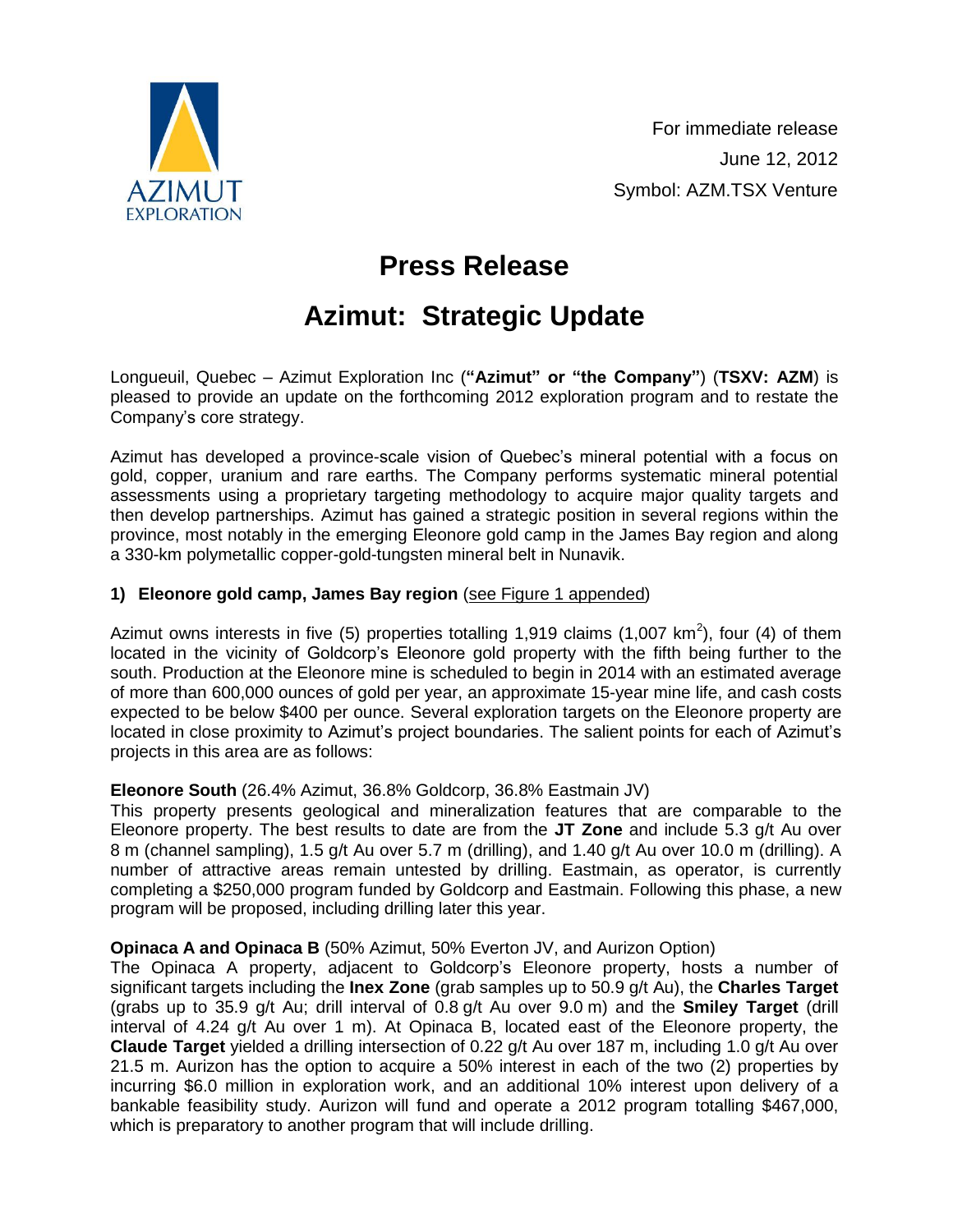#### **Opinaca D** (100% Azimut)

Located about 8 km northwest of the Eleonore property, Opinaca D presents a number of exploration targets defined by VTEM and/or soil geochemistry anomalies, including a maximum value of 7.3 g/t Au combined with arsenic and antimony anomalies. Several drilling targets have been defined on the project.

#### **Wabamisk** (51% Goldcorp, 49% Azimut)

Goldcorp, as operator, has elected to pursue its second option whereby it can earn a 70% interest by funding additional exploration work and completing a bankable feasibility study. The Wabamisk property, located about 70 km south of the Eleonore property, has a comparable geological context and geochemical signature. At the **GH Prospect**, the best intercept is 0.7 g/t Au, 0.39% Sb and 0.20% As over 19 m including 2.3 g/t Au over 4.3 m. This goldantimony-arsenic zone is associated with a diorite intrusion and metasedimentary rocks. Goldcorp will fund and operate an \$800,000 exploration program on the project in 2012. This will comprise a soil geochemical survey and prospecting work in preparation for a ground geophysics and drilling phase.

## **2) Nunavik Copper-Gold Trend** [\(see Figure 2 appended\)](http://www.azimut-exploration.com/en/presentations/AZM_StrategicUpdate_June2012_Fig2.pdf)

Azimut has developed three extensive properties in northern Quebec – **Rex**, **Rex South** and **Nunavik Copper Gold ("NCG"**) – providing a commanding position over a strong copper anomaly revealed by governmental regional lake-bottom sediment data. This 330-km-long copper anomaly is coincident with a strong 100-km-long rare earth anomaly. This region appears as a new mineral belt of major importance and presents similarities with the Carajás Mineral Province in Brazil (see press release dated April 4, 2012). Azimut's management believes the belt has the potential to host large-scale Iron Oxide Copper Gold (IOCG) deposits, intrusion-related polymetallic deposits, and sediment-hosted gold deposits.

During the past two years, extensive reconnaissance work on Azimut's properties had have led to the discovery of numerous mineralized zones and significant prospects, including five IOCG zones (**RBL, CM, Jemima, Sombrero** and **Impact**) and a 15 km by 5 km intrusion controlling the polymetallic (gold-silver-copper-tungsten-tin-bismuth) **Augossan, Anorthosite**, **Copperton**  and **Aura-Pegor** zones. In addition, numerous prospects have been the subject of only limited surface prospecting or have yet to be investigated. About 22 specific areas have been ranked as first priority targets, including nine targets at Rex, six at Rex South and seven at NCG. A 2012 field program is currently being planned by Azimut for all three properties.

The three properties, 100% owned by Azimut, comprise 12,810 claims (5,570 km<sup>2</sup>), including 5,267 claims at Rex, 2,138 claims at Rex South and 5,405 claims at NCG. Aurizon has withdrawn from its option to earn an interest on the Rex South property. Aurizon's involvement as a partner on this project has been valuable and much appreciated.

The **Nantais property**, located 80 km south of Xstrata's Raglan nickel mine, contains several high-grade gold prospects (grab samples up to 26.1 g/t Au) with significant silver, copper, zinc and lead values (see press release dated April 19, 2012). The geological context indicates an excellent potential for gold-rich volcanogenic massive sulphide deposits.

The Company's other major projects in Nunavik include the **North Rae** and **Daniel Lake** uranium properties in the Ungava Bay region, which along with AREVA's Cage project, represent a new uranium province with Rössing-style near-surface mineralization.